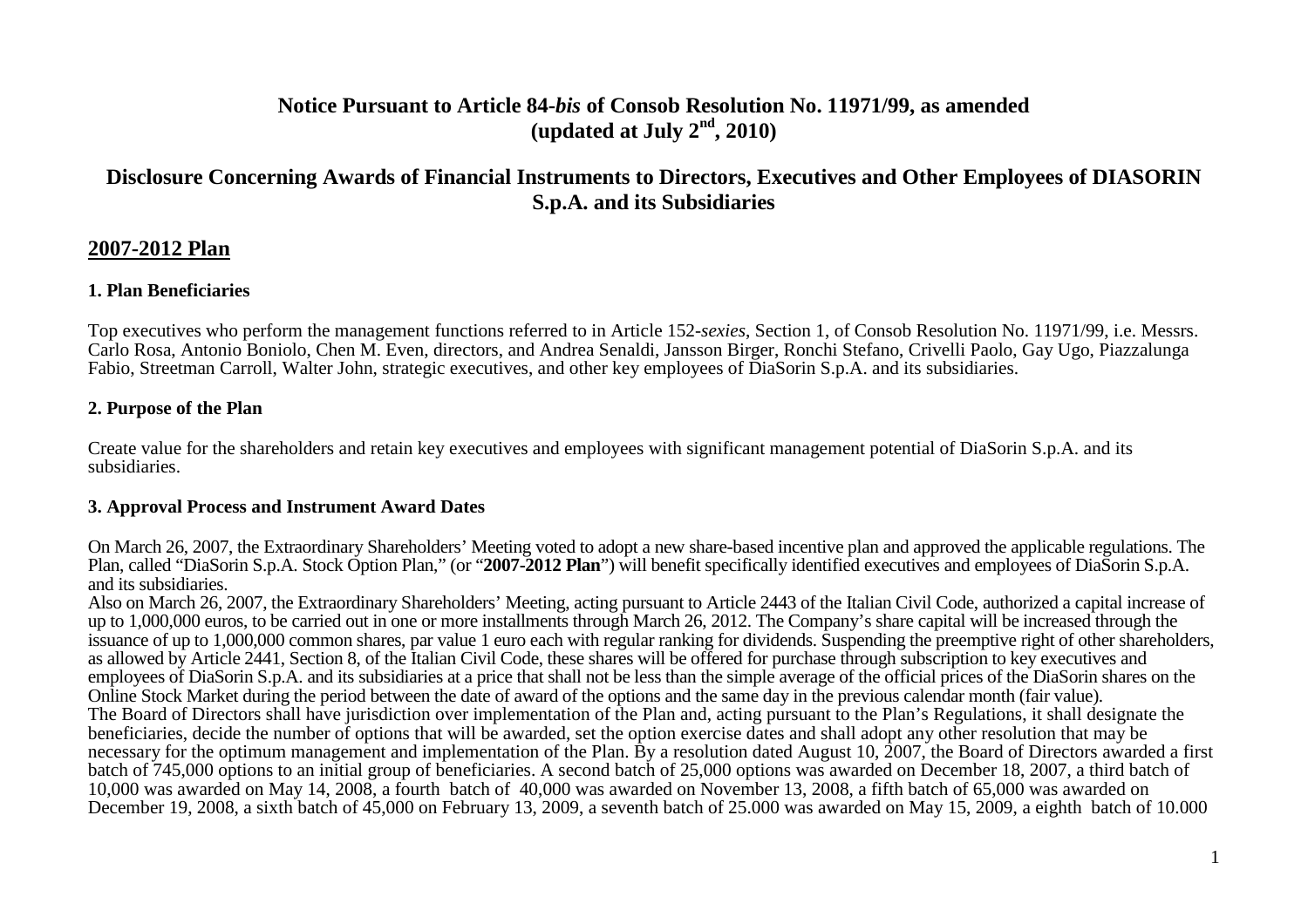has been awarded on September 25, 2009, a ninth batch of 50,000 on December  $17<sup>th</sup>$ , 2009 and a tenth batch of 5,000 was awarded on March  $22<sup>nd</sup>$ , 2010. Pursuant to certain events of *Bad Leaving,* n.45.000 of the aforementioned awarded options are automatically expired, becoming under the Plan Regulation null and void vis-à-vis the previous beneficiaries, and have returned in the availability of the Board eventually to be re-awarded.

#### **4. Characteristics of the Instruments**

The 2007-2012 Plan is a stock option plan. Also according to the considerations in paragraph 3 hereof, by resolutions adopted on August 10, 2007, December 18, 2007, , November 13, 2008, December 19, 2008, February 13, 2009, May 15, 2009, September 25<sup>th</sup>, 2009, December 17<sup>th</sup>, 2009, March  $22<sup>nd</sup>$ , 2010, respectively, the Board of Directors awarded 715,000, 5,000, 40,000, 65,000, 45,000, 25,000, 10,000, 50,000 and 5,000 valid options (out of a total of 1,000,000 awardable options) to key executives and employees of DiaSorin S.p.A. and its subsidiaries, which may be used to acquire through subscription an equal number of shares with par value of 1 euro each. The exercise period of the 2007-2012 Plan of the awarded options, changes in relation to the different batches awarded, as detailed in the Schedule herewith enclosed.

The options may be exercised exclusively during the abovementioned exercise period. When and to the extent that the options are exercisable, beneficiaries may exercise all or part of their options. The beneficiaries' right to exercise their options shall be suspended during the period between the day following the date of any meeting of the Board of Directors held for the purpose of approving a resolution to convene a Meeting of the holders of DiaSorin S.p.A. common shares and the day when the Shareholders' Meeting in question is held, whether on the first or a subsequent calling, and, moreover, the record date of any dividends approved by the same Shareholders' Meeting. The Board of Directors shall also have the right to suspend the beneficiaries' right to exercise their options during certain periods of the year.

The Company will not provide financing or other facilities to help beneficiaries acquire shares through subscription.

If a beneficiary's employment relationship is ended, the following rules shall apply:

- (i) If the employment relationship is ended before the options are exercised as a result of a Bad Leaver\* situation, all options awarded to the beneficiary shall lapse automatically and shall become null and void, thereby releasing the Company from any obligation or liability toward the beneficiary;
- (ii) If the employment relationship is ended before the options are exercised as a result of a Good Leaver\* situation, the beneficiary shall retain the right to exercise his/her awarded options proportionately to the length of his/her employment after the date of award as against the length of time running between the date of award and the initial exercise date. Options that may not be exercised shall become void automatically, thereby releasing the Company from any obligation or liability.

\*NOTE: For the purposes of the foregoing clauses:

Bad Leaver situations shall include those instance in which employment is ended due to: (i) termination of a beneficiary under grounds for dismissal; and (ii) voluntary resignation by a beneficiary when it is not justified of the events set forth in sections (ii) and (iii) of the next paragraph;

Good Leaver situations shall include those instances in which employment is ended due to: (i) termination of a beneficiary absent grounds for dismissal; (ii) relinquishing of the employment relationship caused by a physica mental disability (resulting from illness or accident) that renders a beneficiary unable to work for more than 6 (six) months; (iii) death of a beneficiary; (iv) retirement of a beneficiary; and (v) the company that employ beneficiary ceases to be a subsidiary.

Grounds for dismissal shall occur when (i) a beneficiary violates statutory provisions that govern employment relationships; or (ii) a beneficiary is found guilty of a felony or a negligent criminal offense.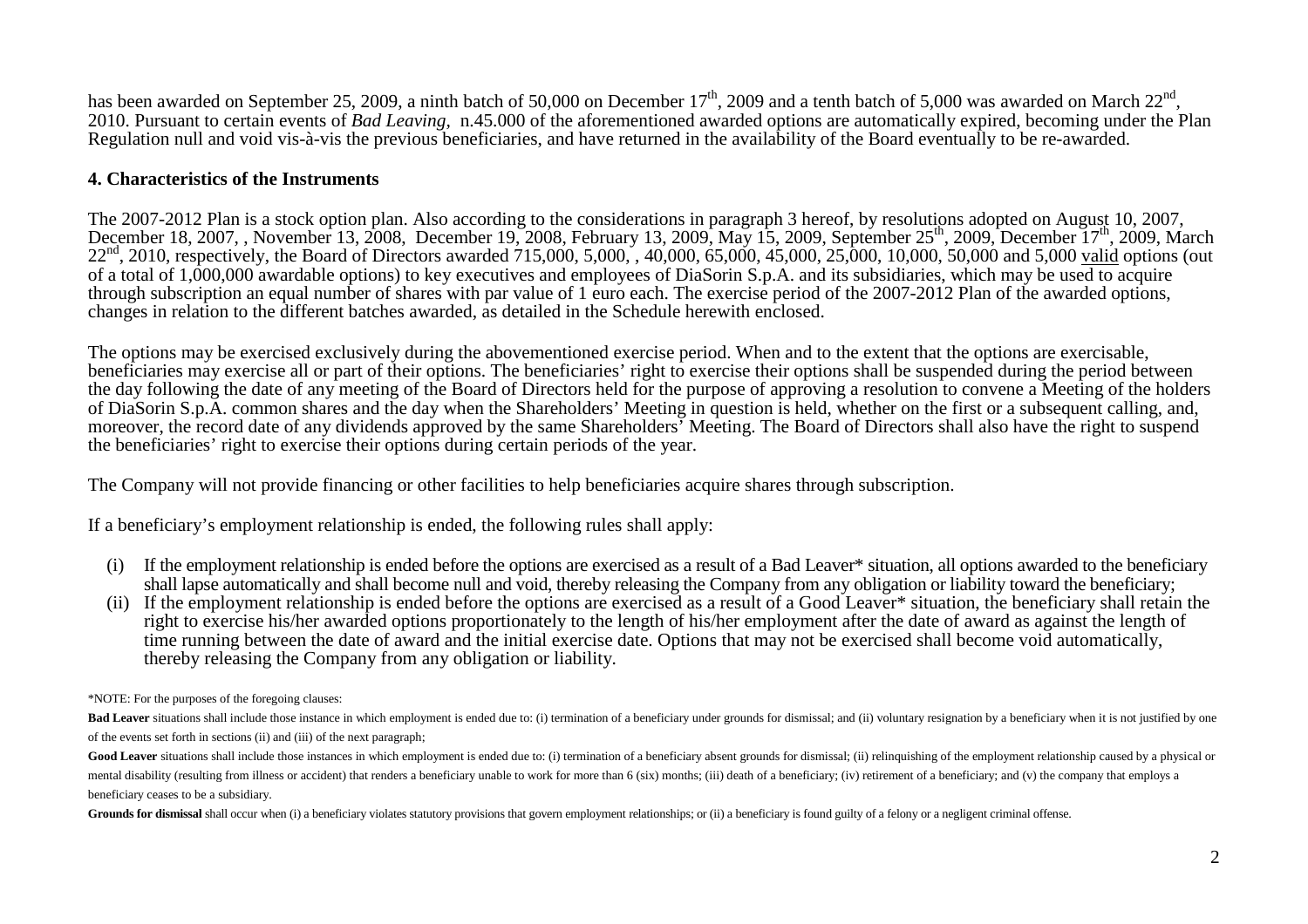| Name or<br>category                                                                                                                | Title<br>(show only for<br>beneficiaries listed<br>by name) | <b>SCHEDULE 2</b>                                                                                                                             |                                   |            |  |                    |          |           |          |
|------------------------------------------------------------------------------------------------------------------------------------|-------------------------------------------------------------|-----------------------------------------------------------------------------------------------------------------------------------------------|-----------------------------------|------------|--|--------------------|----------|-----------|----------|
|                                                                                                                                    |                                                             | <b>Option Grants</b>                                                                                                                          |                                   |            |  |                    |          |           |          |
|                                                                                                                                    |                                                             | <b>Section 1</b><br>Options awarded under plans currently in effect, approved in accordance with applicable Shareholders' Meeting resolutions |                                   |            |  |                    |          |           |          |
|                                                                                                                                    |                                                             |                                                                                                                                               |                                   |            |  |                    |          |           |          |
|                                                                                                                                    |                                                             |                                                                                                                                               | <b>Chief Executive</b><br>Officer |            |  |                    |          |           |          |
| Carlo Rosa                                                                                                                         | Executive                                                   | March 26, 2007*                                                                                                                               | Stock options                     | 150,000    |  | August 10, 2007    | €12.193  | €11.75**  | 11/20/10 |
| Antonio<br>Boniolo                                                                                                                 | Deputy<br>Chairman                                          |                                                                                                                                               |                                   |            |  |                    |          |           |          |
|                                                                                                                                    | Executive                                                   | March 26, 2007*                                                                                                                               | Stock options                     | 100,000    |  | August 10, 2007    | €12.193  | €11.75**  | 11/20/10 |
| Chen Even                                                                                                                          | <b>Director</b>                                             |                                                                                                                                               |                                   |            |  |                    |          |           |          |
|                                                                                                                                    | Executive                                                   | March 26, 2007*                                                                                                                               | Stock options                     | 100,000    |  | August 10, 2007    | €12.193  | €11.75**  | 11/20/10 |
| Other top executives                                                                                                               |                                                             | March 26, 2007*                                                                                                                               | Stock options                     | 250,000*** |  | August 10, 2007    | €12.193  | €11.75**  | 11/20/10 |
|                                                                                                                                    |                                                             |                                                                                                                                               |                                   | 45.000***  |  | December 19, 2008  | € 13,519 | €12,99**  | 03/20/12 |
|                                                                                                                                    |                                                             |                                                                                                                                               |                                   | 15.000***  |  | November 13, 2008  | € 13,230 | €13,06**  | 03/30/12 |
|                                                                                                                                    |                                                             |                                                                                                                                               |                                   | 30.000***  |  | December 17, 2009  | € 23,950 | €24,56**  | 02/28/13 |
| Other employees                                                                                                                    |                                                             | March 26, 2007*                                                                                                                               | Stock options                     | 115,000    |  | August 10, 2007    | €12.193  | €11.75**  | 11/20/10 |
|                                                                                                                                    |                                                             |                                                                                                                                               |                                   | 5,000      |  | December 18, 2007  | €12.948  | €13.03**  | 03/30/11 |
|                                                                                                                                    |                                                             |                                                                                                                                               |                                   | 25,000     |  | November 13, 2008  | € 13.230 | €13.06**  | 03/30/12 |
|                                                                                                                                    |                                                             |                                                                                                                                               |                                   | 20,000     |  | December 19, 2008  | € 13,519 | €12.99**  | 03/20/12 |
|                                                                                                                                    |                                                             |                                                                                                                                               |                                   | 45,000     |  | February 13, 2009  | € 14.613 | € 15.79** | 03/20/12 |
|                                                                                                                                    |                                                             |                                                                                                                                               |                                   | 25,000     |  | May 15, 2009       | € 16.476 | € 17.89** | 06/29/12 |
|                                                                                                                                    |                                                             |                                                                                                                                               |                                   | 10,000     |  | September 25, 2009 | € 21.950 | € 22.67** | 11/16/12 |
|                                                                                                                                    |                                                             |                                                                                                                                               |                                   | 20.000     |  | December 17, 2009  | € 23,950 | € 24.56** | 02/28/13 |
|                                                                                                                                    |                                                             |                                                                                                                                               |                                   | 5.000      |  | March 22, 2010     | € 25,504 | € 27,15** | 06/14/13 |
| <b>Notes</b><br>* Shareholders' Meeting ** Official closing price *** net amount of Bad Leavers' expired options (see Paragraph 3) |                                                             |                                                                                                                                               |                                   |            |  |                    |          |           |          |